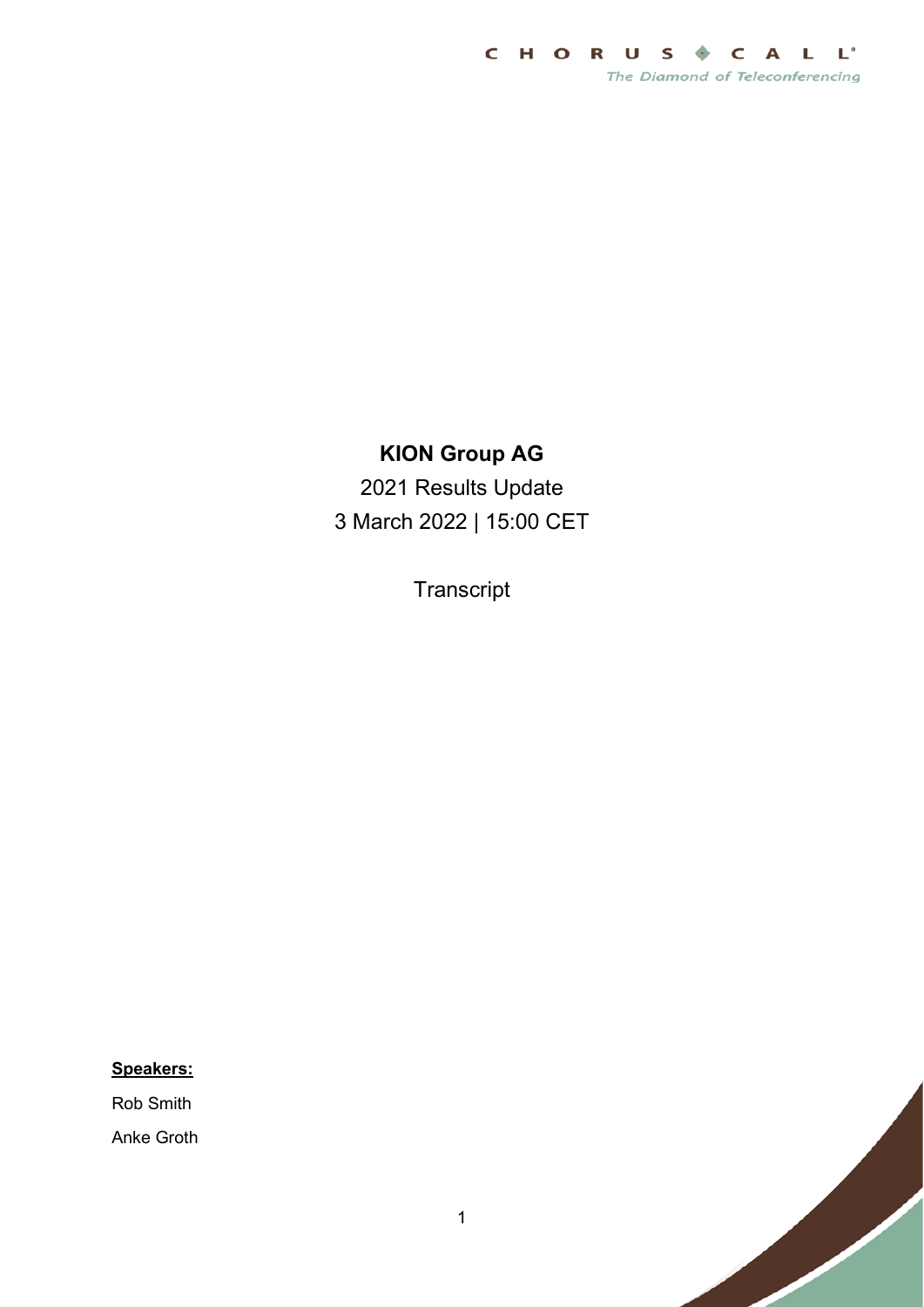Rob Smith Thank you, Stewart. Good afternoon, ladies and gentlemen. I welcome you to our full year 2021 results update call. Let me start by saying just how concerned we are about the situation in Eastern Europe, and the Ukraine and Russia conflict. We're deeply concerned about this and our thoughts are, not only with the people in the Ukraine that are enduring so much suffering, but also with our employees and their families in Russia. And KION wants to help. That's why we're donating  $\epsilon$ 1 million to the German Red Cross for refugees and people that need help in the region. Also, we're providing forklifts for the German Red Cross, who's establishing logistic centres to provide humanitarian aid in the region. We hope very much for better times soon.

> Some of you we've had a chance to meet. For those of you that don't know me, maybe I'll take a minute to introduce myself. I started as the CEO at KION at the beginning of this year. To get a rolling start, I've done what I call my meet, greet, listen, learn. I'm still in that phase. I've met, easily, 300 employees around the company. Many, many of those in person. I've spent time with external views and a lot of time with our customers, and I'm really impressed with what I see, I'm excited about what I see. KION's in a very good position today and has enormous potential for the future.

> So, although I met many of you, I'm really happy to present our strong results today and looking forward to meeting you in person, in the coming days when we have a chance to see one another in person.

> For today's call, please refer to the 2021 presentation that you can find on our Investor Relations website. I'll be talking you through the 21 financials, the key financials and some strategic highlights, and then a bit on the market development. Then Anke's going to take you through the financials in detail and we'll close the call with an outlook for 2020 and some key take-aways for you.

> Let's start with the top line figures on page three. We published very strong earnings this morning and many of our KPIs are well above pre-pandemic targets. This lays a very solid foundation towards our 2023 medium-term goals. I really want to thank, and recognise, employees and customers all around the world for delivering extraordinary results in extraordinary times last year. And delivering on every one of our guidance metrics. Extremely well done. I admire that and our team is very proud of that, and really, hats off there.

> Let's talk about that. Order intake was up 32% year-on-year, finished at a record level of 12.5 billion. For the first time our sales hit 10.3 billion, broke the 10-billion mark and finished up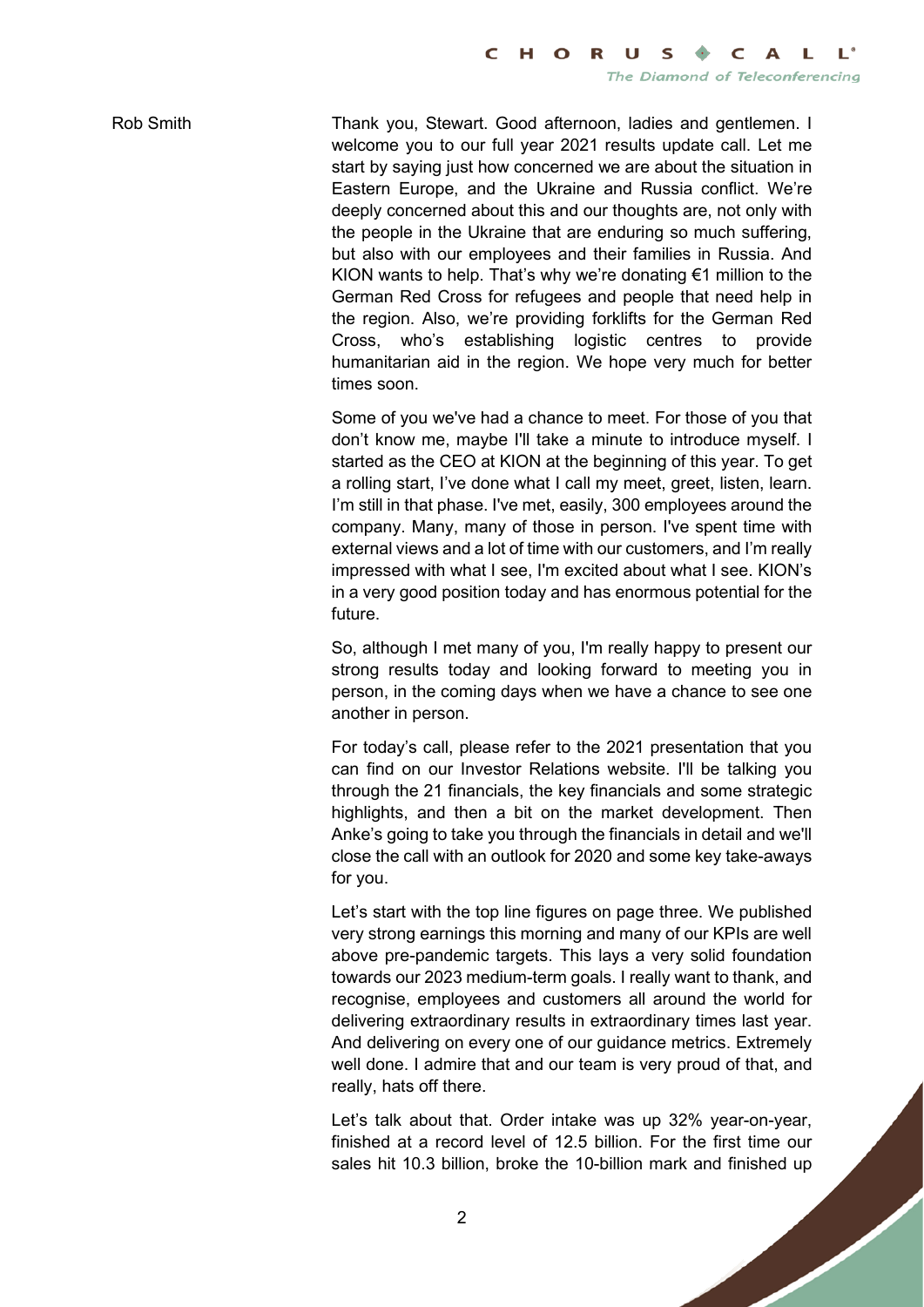23% year-on-year. Our adjusted EBIT was 842 million, up 54% year-on-year, and finished with a margin of 8.2%, up 160 basis points from the previous year. Free cashflow was almost 4X the previous year at 544 million. And we should be proposing at our annual general meeting on the 11th of May a dividend per share of €1.50, which is a 35% pay-out ratio. We saw strong growth across all metrics and a very strong continued order intake.

Page four are some strategic highlights. We're about half-way through our KION 2027 strategy, that defines the way we intended to become by far the global leader in intralogistics and supply chain solutions for our customers worldwide. Our strategy is a very good one. It has some flexibility and we have an ability to refine it and extend to it. A good example of that is sustainability. We've added sustainability to our strategy last year and are very focused on that. There's a clear field of action and it's very important to me. We're very committed to this. It's not only in our strategy, it's also in our remuneration. And 20% of remuneration on a variable basis is dedicated to occupational health and safety, to environmental management systems, to ESG performance and employer attractiveness. We talk about an intersecting triple bottom line, or the three Ps. The people, planet, and profitable growth. And excelling in each of these is very important to us.

Last year we continued to invest strongly in innovation. We invested €283 million, or about 2.7%, and have consistently between about 2.5 and 3% of our revenue going into R&D. As our sales grow, our investments in R&D is growing. A very good example of that last year is the LoadRunner. A very exciting new technology we're developing with the Fraunhofer Institute. It's about swarm robotics, and we've got some very exciting videos of that to be sharing. Swarm robotics, artificial intelligence, brand new technology, very strong investments in research and development.

We also worked hard to extend the capabilities of full-line customer projects and joined offerings between IT&S and supply chain solutions, and saw some really good projects. Where Linde, STILL and Dematic are jointly working on holistic intralogistics solutions projects. Some examples, with Trelleborg, with Beiersdorf, with Siemens. They're the BMZ group, our flagship examples of great collaboration and joint offerings between the two. Maybe another good example of joint offerings and collaboration between our businesses, is an app that we put together that allows both IT&S sales teams and supply chain solutions sales team to offer products and make a simple, small-scale automation solution with very standardised elements. And do that with an app, so we can do it in real time for our customers.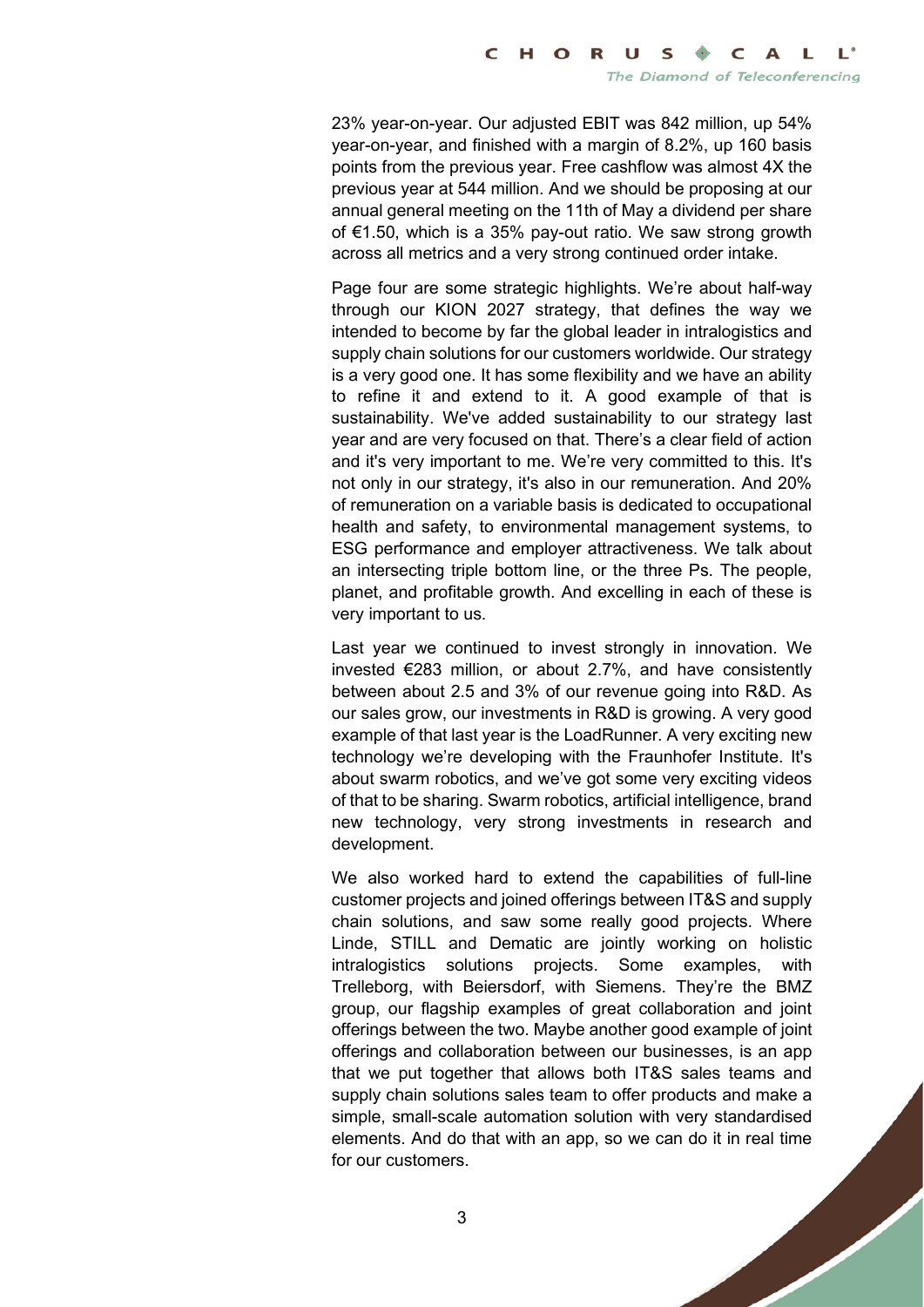In addition, we executed on strategic investments. We started production at our IT&S factory in Kołbaskowo in Poland last year in July. Then we kicked off production in a new segment of trucks in December at our dedicated IT&S plant in Jinan, China. Built in record time, less than 15 months and we went into production. We also laid the cornerstone for our supply chain solutions factory in Jinan, China.

Talking about the IT&S plant in Jinan, by producing in China, we get a benefit from local production costs. We compete head-tohead with Chinese players there on a cost perspective. It gives us vertical integration of critical component suppliers. Gets us a better cost position and better control of quality with the vertical integration. We'll be addressing the market in China first with our Jinan factory and we expect to extend exports to Europe and other places in the course of the year.

Moving quickly to page six and talking about the industrial truck segment here. Let's start with the fact that the fourth quarter in Western Europe finished up 32% and finished up 52% for the whole year. In North America, we finished the fourth quarter at 17% increase and finished the year 59% was the market in growth. In South America, 18% in the quarter and plus 71% growth in the year. In China, 0.8% in the fourth quarter and a strong 28% growth for the year. Worldwide we finished at a record level of 2.3-plus million units per year, up 42% year-onyear. A huge, significant growth for the year.

Page seven shows how KION's unit growth by product and region finished. We're very proud to say we clearly gained market share on a global level, not only in the fourth quarter, but also for the full year. With our unit intake of almost 300,000 trucks, it was a historical record for us. The fourth quarter had 81,000 trucks, up 83% year-on-year, almost twice the market, despite a real high comparison base in Q4 2020. Worldwide we finished up 33% for the quarter and 51% for the year. So, in summary, KION saw a very strong fourth quarter and full year and gained market share globally in our IT&S business.

Let's talk about supply chain solutions on page eight. Our full year 2021 benefited from ongoing, very solid market fundamentals for supply chain solutions. Demand was supported by the general need for faster fulfilment and delivery, as a lot of customers were turning more and more towards online purchasing. Also, organisation and demographic change supported demand. The interact analysis, according to them the market for warehouse automation in revenues expected to have grown about 21% in 2021. EMEA and the Americas contributed very strongly to the growth to the warehouse automation market. In terms of verticals, the general merchandise market, the food industry vertical stood out with sharp increases in sales volume.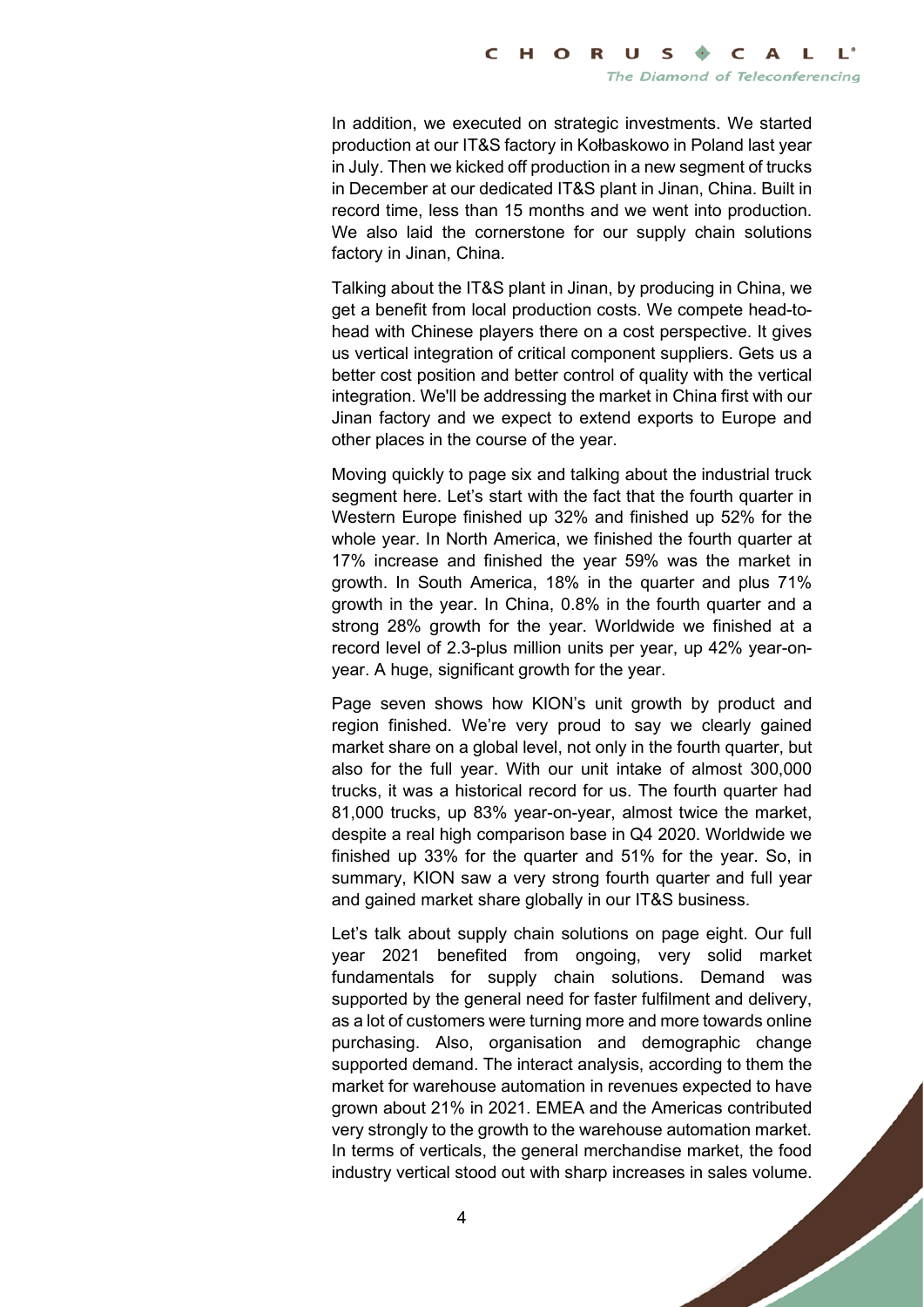So, market growth in the past year was driven by execution of very high order backlogs at the end of 2020 and KION was able to increase its supply chain solutions revenue by 45% versus a market of 21%, a very, very strong performance.

With this, let me hand it to Anke, and she'll take you through our financials, please. Anke.

Anke Groth Thank you very much, Rob, and hello to all of you from my side. Turning to page ten you will see the key financials for the IT&S segments. As just pointed out by Rob, the ongoing strong demand for industrial trucks was beneficial for us, of course. Supporting a 43% growth in order intake. At yearend, the order book more than doubled to almost 2.9 billion, which covers approximately three quarters of new equipment sales, provided, of course, parts are available.

> We managed the ongoing challenges of tight supply chains fairly well during the fourth quarter, resulting into revenue growing 10% to 1.8 billion. The service business continued on its strong path, also during the fourth quarter, where new business, as just mentioned, was negatively impacted by supply chain issues. The Q4 adjusted EBIT improved by 11% to 130 million. However, despite increasing revenue, the margin remains stable at last year's level, mainly due to the higher material costs, supply chain interruptions and component shortages that were more pronounce in the fourth quarter.

> In the fourth quarter alone, we saw more than 5,000 trucks that could not be shipped to our customers, ending up to a large extent as unfinished trucks in inventories. These trucks stand for around 130 million of unrealised revenues and a significant contribution margin uplift in the mid-double digit million euro range if we had been able to ship them. This effect is even larger in the full year, where we are talking about more than 12,000 trucks that were not shipped, representing roughly 300 million of unrealised revenues. The missing components triggered shift changes, overtime and extra shifts, resulting in the situation that we were impacting our productivity, and the unfinished trucks led to higher logistics, storage and handling costs.

> On top of these headwinds from supply interruptions, we also had higher material costs, as I mentioned, and an increased need for spot buys in order to keep up production for the benefit of our customers. All of this weighed on our profitability, particularly in Q4, almost offsetting the positive contribution from the development of our new business, a higher share of service, and our achieved cost savings from our structural programme.

> In the full year 2021, the IT&S segment recorded an order intake of 8.2 billion, revenue of more than 6.5 billion, and an adjusted EBIT margin of 8.2%. Turning to page 11, I'll give you an update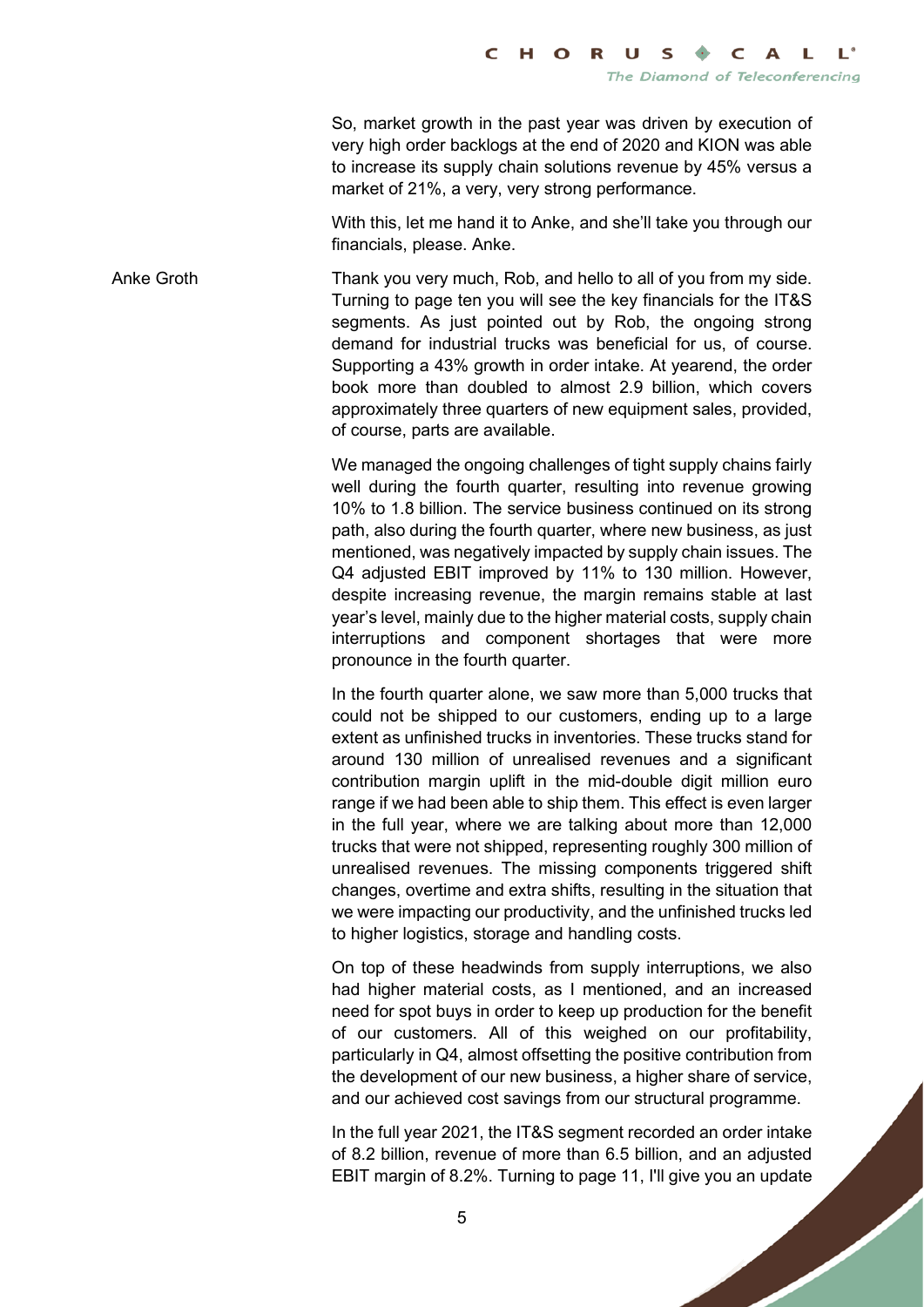on our capacity and structural programme. As already flagged with our Q2 results, we have shifted the focus of the programme towards structural optimisation, rather than on capacity needs, based on the very high order intake. We achieved 41 million cumulated savings last year, targeting additional 20 to 30 million in this year. All in all, we are very well on track and confirm the targeted 80 to 100 million cumulated cost savings by 2023. On top of that, at significantly lower costs than initially anticipated.

Page 12 summarizes the key financials for the segment supply chain solutions. SCS order intake was again above the 1 billion mark, with a very solid order pipeline ahead of us, even higher than a year ago. Regionally demand increased substantially in Europe and North America, but was slightly down in APAC. Mainly as last year was supported by two larger projects, which could not be compensated by the higher number of smaller projects this year. Looking at our verticals, we saw strong demand, particularly driven by general merchandise, grocery, as well as food and beverage.

The order backlog at the end of December was up by 24%, reaching roughly 3.8 billion. 70% of this is anticipated to be converted into revenues this year. In other words, more than 55% of our midpoint revenue outlook for our full year 2022. Despite the difficult supply chain environment, revenue grew significantly in Q4 2021, surpassing a level of 1 billion for the first time. While business solutions grew by 36%, customer services grew with a rate of around 28%.

Looking at adjusted EBIT, we saw a margin of only 7.3% in Q4. We focused on the benefit of our customer, thus our priority was to protect our customers' schedules. We therefore incurred higher costs in the spot markets to secure material, while simultaneously keeping our labour forces ready to install equipment at the moment of arrival. At times, this required demobilizing and remobilizing of our staff, as well as he use of short-term and higher cost labour, out of sequence installation, rework, and overtime premiums, have added up to higher costs. All this, as I said, resulted into increased costs of roughly more than 60 million, more than half of the full-year impact, which has more than offset the positive effect of our top line growth. In addition, we faced higher personal expenses, as we positioned ourselves for future growth. For the full-year period, SCS saw a record top line, with order intake of around 4.3 billion, up 19%, and revenues of 3.8 billion, even up 45%, as well as record levels for adjusted EBIT of 410 million and a margin of 10.8%. All of this despite the challenging environment.

Page 13 summarizes the key financials for the group. Overall we saw strong growth rates for both order intake and revenue in Q4. The order book grew around 50%, to 6.7 billion by the end of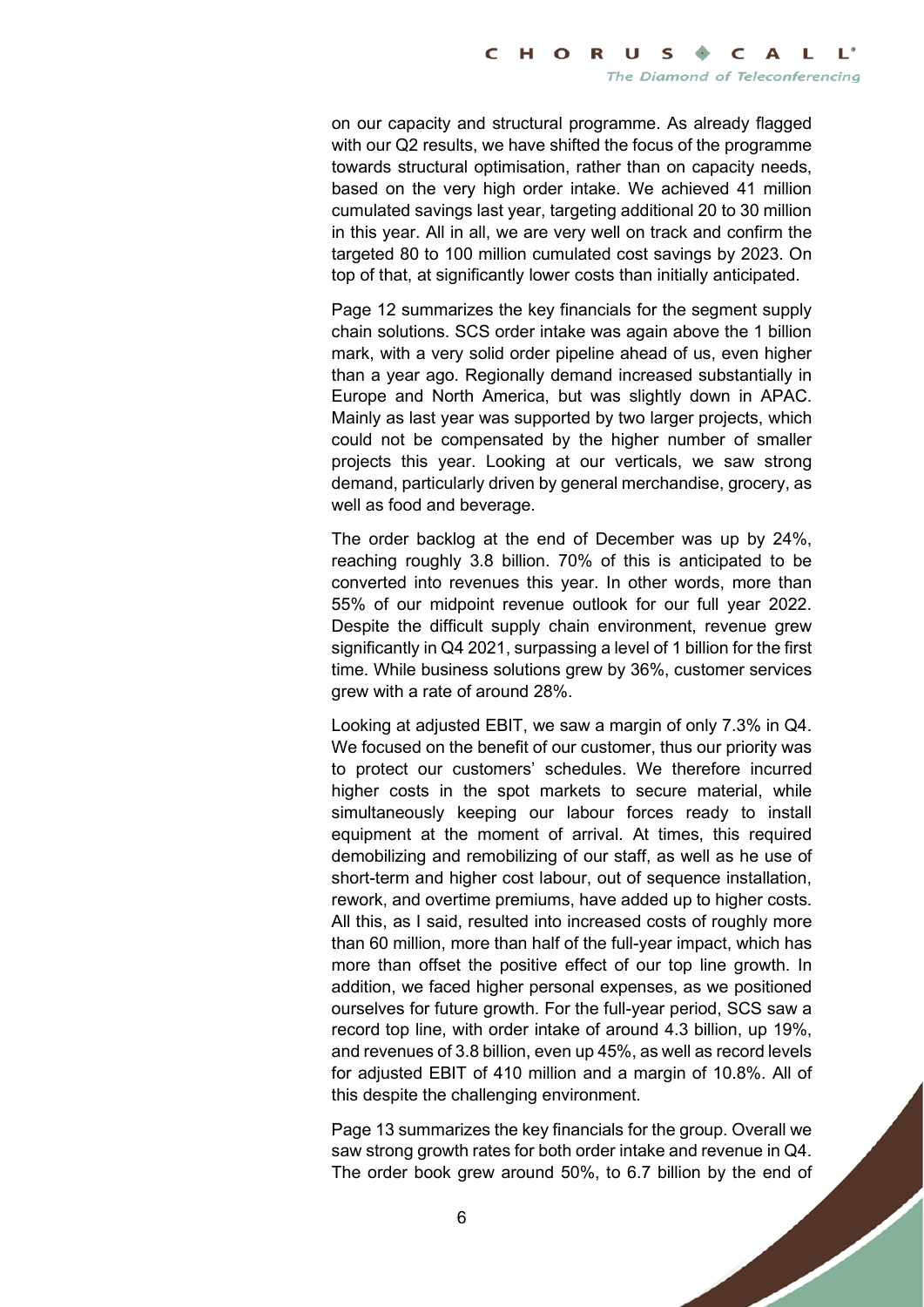December 21, driven by both segments and providing a good basis for this year's revenue generation. In Q4, the adjusted EBIT for the group dropped to 151 million, a margin of 5.5%. I've already commented on the effects that affected our operating segments, and rest assured that we will address these very actively this year. In addition, higher personal expenses due to higher variable remuneration, compared to the low level of the prior year. We also saw an impact from our ongoing digitalisation initiatives, mainly driven by the implementation of SAP S/4 Hana. For full year 2021, KION saw order intake of around 12.5 billion, revenues of 10.3 billion, both by the way, record levels for KION, and an adjusted EBIT margin of 8.2%.

Page 14 shows the reconciliation from adjusted EBITDA to the net income for the group. Reported EBIT included positive nonrecurring items of 42 million in the past quarter. These were mainly driven by a pension plan amendment, to allow employees to choose their form of pay-out at the time of retirement. And we also recorded releases of provisions in relation to the capacity and structure programme. Net financial expenses decreased substantially to minus 10 million, driven by lower refinancing costs due to reduced financial liabilities and an improved net interest result from our lease business. Taxes increased nominally, reaching minus 24 million in Q4, based on higher tax deductibles and additional tax credits. Impacted by the lower rate in Q4, the tax rate for the full year was standing at 25%. Overall, we ended the fourth quarter with a net income of 137 million and earnings per share of  $\epsilon$ 1.08, while we saw a net income of 568 million and earnings per share of €4.34 for the full year.

Let's move to the free cash flow statement on page 15. Full year 21 free cashflow amounted to 544 million. Main driver, of course, for the free cashflow was our strong operating performance. On the negative side, we saw in increase in net working capital, driven by higher inventory levels, mainly caused by the semifinished trucks I mentioned, partly compensated by a favourable development of trade payables. Operating capex was lower than originally planned, since we saw some investment spilling over into this year. In Q4 we recorded a free cashflow of 409 million, following our usual seasonal pattern with Q4 which is, as you know, the strongest cash generating quarter for us. Overall, we ended the year with a strong cash generation.

Page 16 shows the net debt, as well as the corresponding leverage ratios of our business. At the end of December 2021, net financial debt decreased by 312 million to 568 million at year end 2021, mainly driven by the significant free cashflow generation. The leverage ratio based on net financial debt improve to 0.3 versus 0.6 at the end of 20. Our net pension liabilities decreased to around 1.2 billion end of December, mainly due to higher discount rates. Leverage on industrial net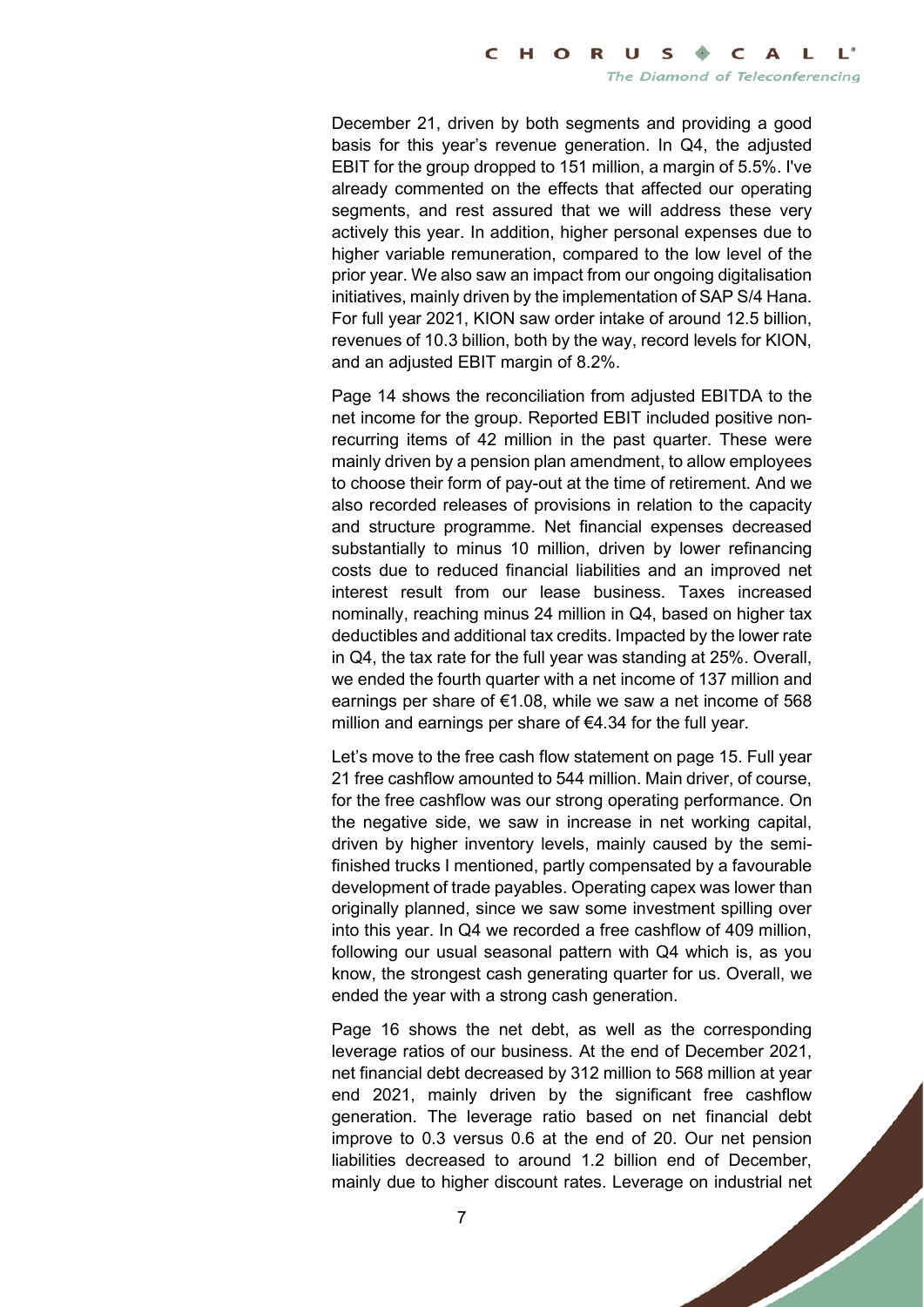debt decreased substantially to 2.0, significantly down from 3.1 at December 20. You know we have two investment grade ratings right now, and with that, no covenant testing for our new ESG linked revolving credit facility. With this, back to you, Rob, for the outlook for full year 2022.

Rob Smith Thanks, Anke. Let's go to our outlook on page 18 for 2022. After a strong performance in 21, KION expects to show further profitable growth in 2022. We expect an increase in sales, we expect an increase in adjusted EBIT, and we expect an increase in profitability. Although I do must highlight here that there are still some significant uncertainties in the global supply chain around material availability and also, around material pricing and inflation.

> Let's go to that outlook and let's walk you through it. Order intake, we expect to come in between 11.6 and 12.8 billion. We expect to finish revenue this year between 11 and 12 billion of revenue. We expect to be better than 1 billion of adjusted EBIT, between 1.010 and 1.15 billion of EBIT. Our free cashflow, we expect to come in between 520 and 640 million. Our ROCE for the year, we expect to finish between 11 and 12%.

> On page 19 you can see my key takeaways. KION's very well positioned in a dynamic and growing market, and reached record levels last year on order intake and revenue. I am very excited about leading KION into its promising and profitable future here. We expect very solid financial performance this year, despite raw material inflation and supply chain interruptions. Those particularly affected the fourth quarter, and we expect to address these going forward, through agile pricing actions and efficiency and productivity improvements across the company. With our full year 2022 outlook, you see we're very well on the path to achieving our medium-term targets in 2023, to which I am fully committed. Anke and I would be delighted to answer questions now. Let's open the line, Operator, please.

Operator Ladies and gentlemen, at this time we'll begin the question and answer session. Anyone who wishes to ask a question may press star followed by one on their touchtone telephone. If you wish to remove yourself from the question queue, you may press star followed by two. If you're using speaker equipment today, please lift the handset before making your selections. Anyone who has a question may press star followed by one at this time. In the interest of time, please limit yourself to two questions. One moment for the first question, please. First question is from the line of George Featherstone with Bank of America. Please go ahead.

George Featherstone Hi, good afternoon everyone, and thanks for taking my questions. I'll go one at a time. First of all, for you, Rob. Just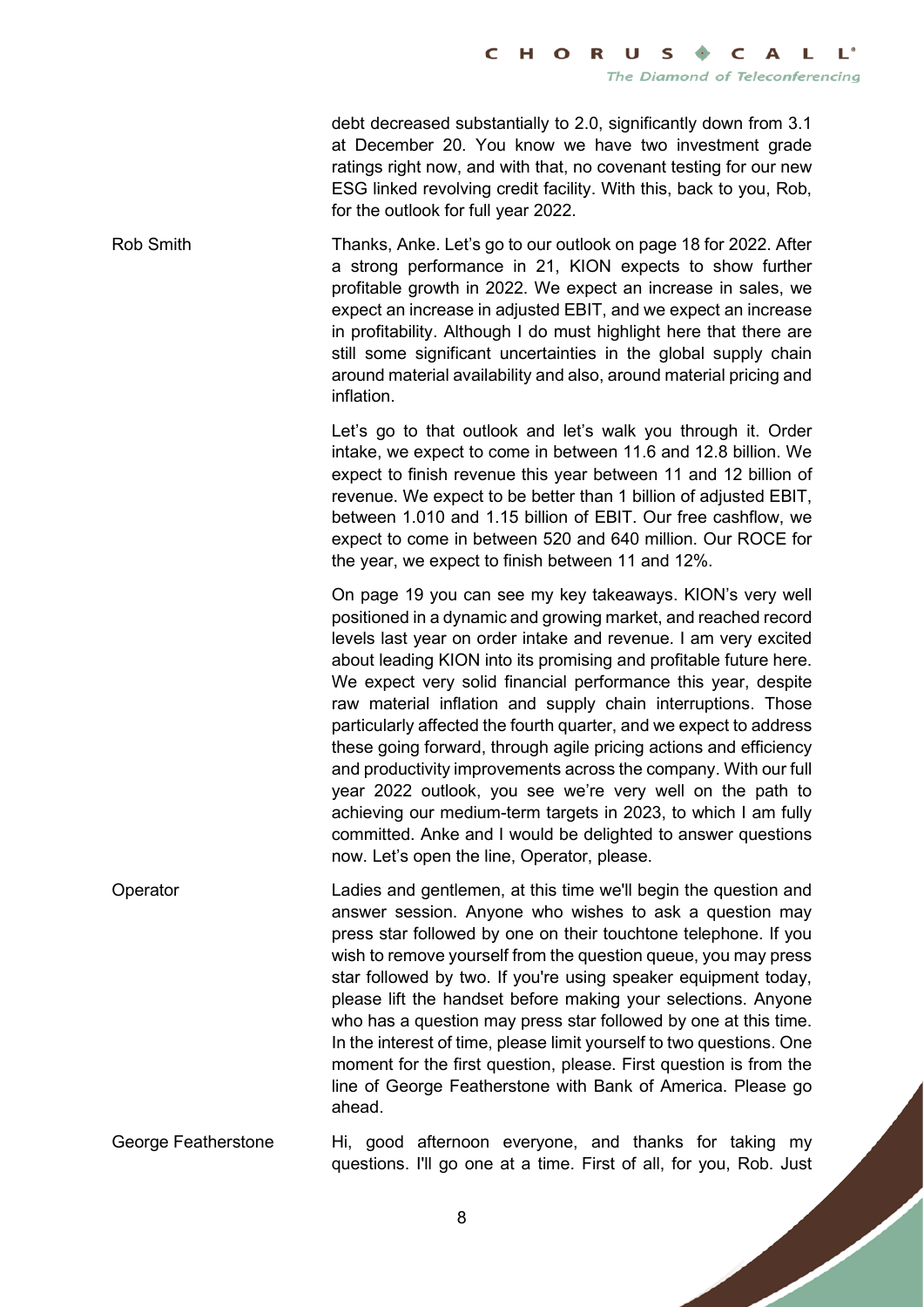wanted to know what you'd learned in the first few months of being with the business. Is there anything you particularly like, anything you'd like to change? And do you think there's a need to change the medium-term strategic aims of the business?

Rob Smith Thanks for diving in right there, George. I, as I said, have been working real hard to get to know the business and get to know our customer's views and get to know an external outside-in view, as well as the inside-out view. I met over 300 colleagues across the company. I'm very motivated with what I've seen. I must say, also, I've been following KION for many, many years. The industrial truck and service business has played an instrumental role on all of my industrial companies over the last 30, and I've been following the company itself since the IPO in 2013. So, basically, what I'm seeing really confirms the excitement and the motivation to come here, and really underpins we're in a good position now and we've got very exciting growth potential going forward.

> I also talked about the KION 2027 strategy. I think that's a very strong strategy and it does give us some opportunities for refinement and extension. A great example of that is adding sustainability right in the middle of our strategy last year. That's going to be an important part of our focus going forward. I expect we do some work on the multi-brand strategy. It's a very important element to focus on performance and agility. I talked about agile pricing. I think that the entire commercial and operations need to be very agile in the environment that we're in, and I expect that's an important part of our work going forward.

> KION's got some exciting core values that underpin our performance, underpin our company. With our focus on sustainability and the intersecting three bottom lines of people, planet and profitable growth, there's a very strong focus in KION on people and leadership. So, I see these as refinements and extensions to a great strategy that's already underway. We've been implementing it for about the last five years. I expect it puts us very well on track to be that, by far, global leader in intralogistics and supply chain solutions. What's your second question, George?

George Featherstone Thank you very much, Rob. Yes, my second question would be on SCS. I just wanted to talk a little bit about, or ask you, rather, about the contracts that you have in SCS in terms of the structure and the pricing within them. Are they typically fixed pricing or do you have any inflation linkage in there? Also, in terms of the new contracts that you sign today, have you got any form of mitigation for what is ultimately a quite volatile raw material and supply chain environment?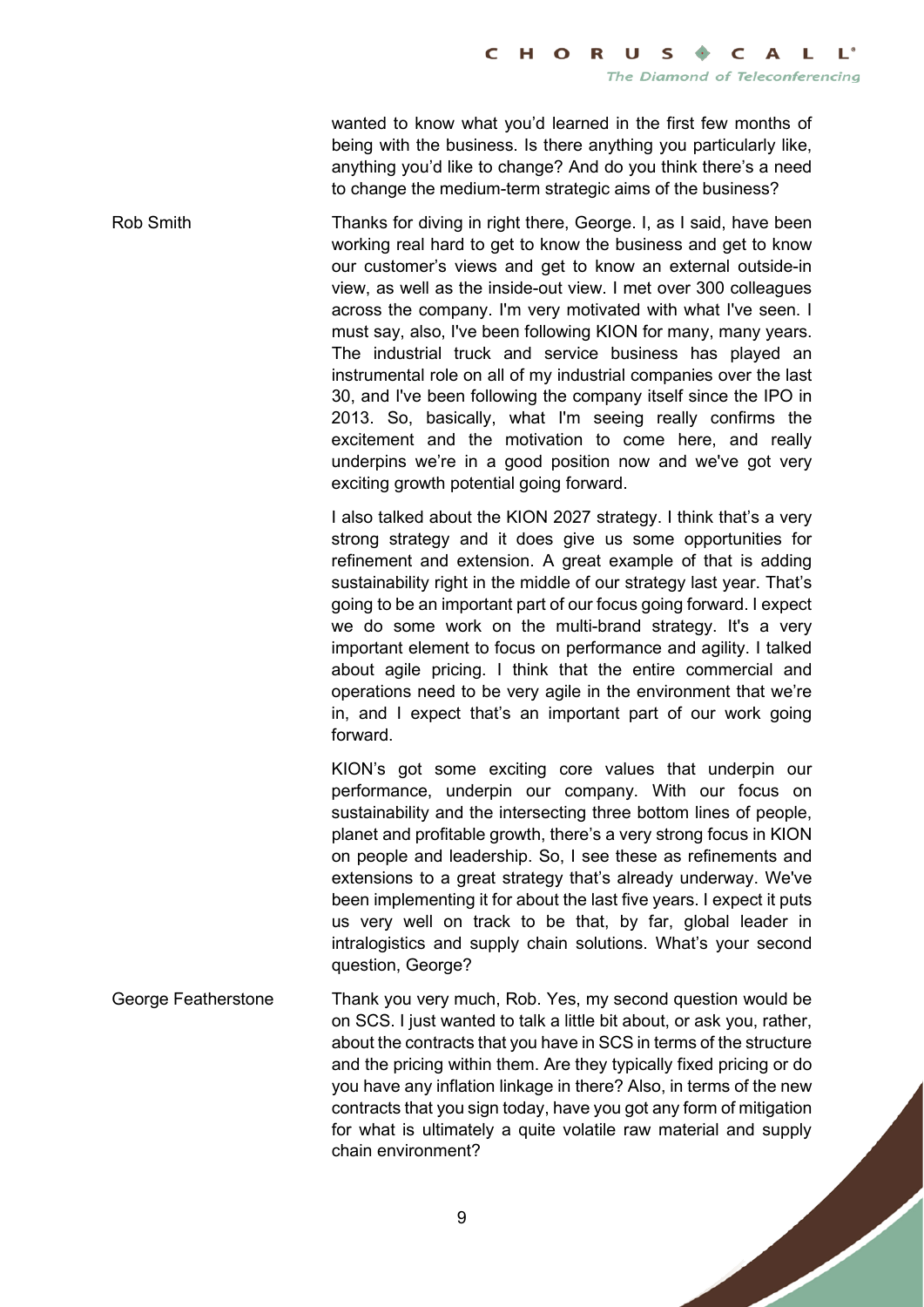- Anke Groth Maybe I pick that up, George. Hi, it's Anke. I would say we have both types of contracts. We have fixed contracts, but we have also contracts with pass-on clauses. It depends on the project, it depends on the customer, it depends on the competition and finally, the negotiations we are conducting. But we have definitely learned from the year 2021, as we have said. One of the tasks is of course to increase the share of contracts with passthrough clauses, but again, currently we do have a variety of contracts and that is because we do have a competitive environment.
- George Featherstone Okay, then. One final question from me, if I may, I'll squeeze it in. I noticed that you'd had quite a significant increase in the number of employees, I think it was about 9% year-on-year in 2021. Just wondered where you'd been deploying those extra employees, where particularly in the business? And is there any future invest in more capacity, given the strong end to the year for 2022?
- Anke Groth Yes, we have a strong increase in SCS, of course, as you can imagine. You have seen the increase in order intake, you have seen the increase in revenues we have achieved, so that's only possible with adding to the workforce. That will also go on in the year 2022, so it's a strongly growing business. On the IT&S side, we do have new production facilities, so we have added a couple of employees in Jinan, in our new facility, as well as in Poland. So, also on the IT&S we see growth of our employee base, based on the new production facilities. And, additionally, we have a strongly growing service business, so that is not to underestimate. Also, that depends on service technicians, but still, the majority was growth in our SCS business.
- George Featherstone Okay, thank you very much.
- Rob Smith **Hey, George.** We don't want to miss putting a plug in for adding quite a few software capabilities and engineers along the way as well. Real important part of our growth here.

Operator **Next question is from the line of Sven Weier from UBS. Please** go ahead.

Sven Weier Yes, thanks for taking my questions. Good afternoon, Rob, good afternoon, Anke. The first question is on the EBIT guidance for 2022. When I take the midpoint of the guidance, I obviously get to a run rate of 270 million, you had 150 in Q4. How should we think about the phasing of that? Should we already see a significant improvement in the first quarter, given that some of the additional costs you had in Q4 might have also been a bit one-off, the pricing improves off the backlog. I think the guidance was probably a relief, but I think the issue some people still have is, how does it add up on a quarterly basis to get to this run rate? That's the first one.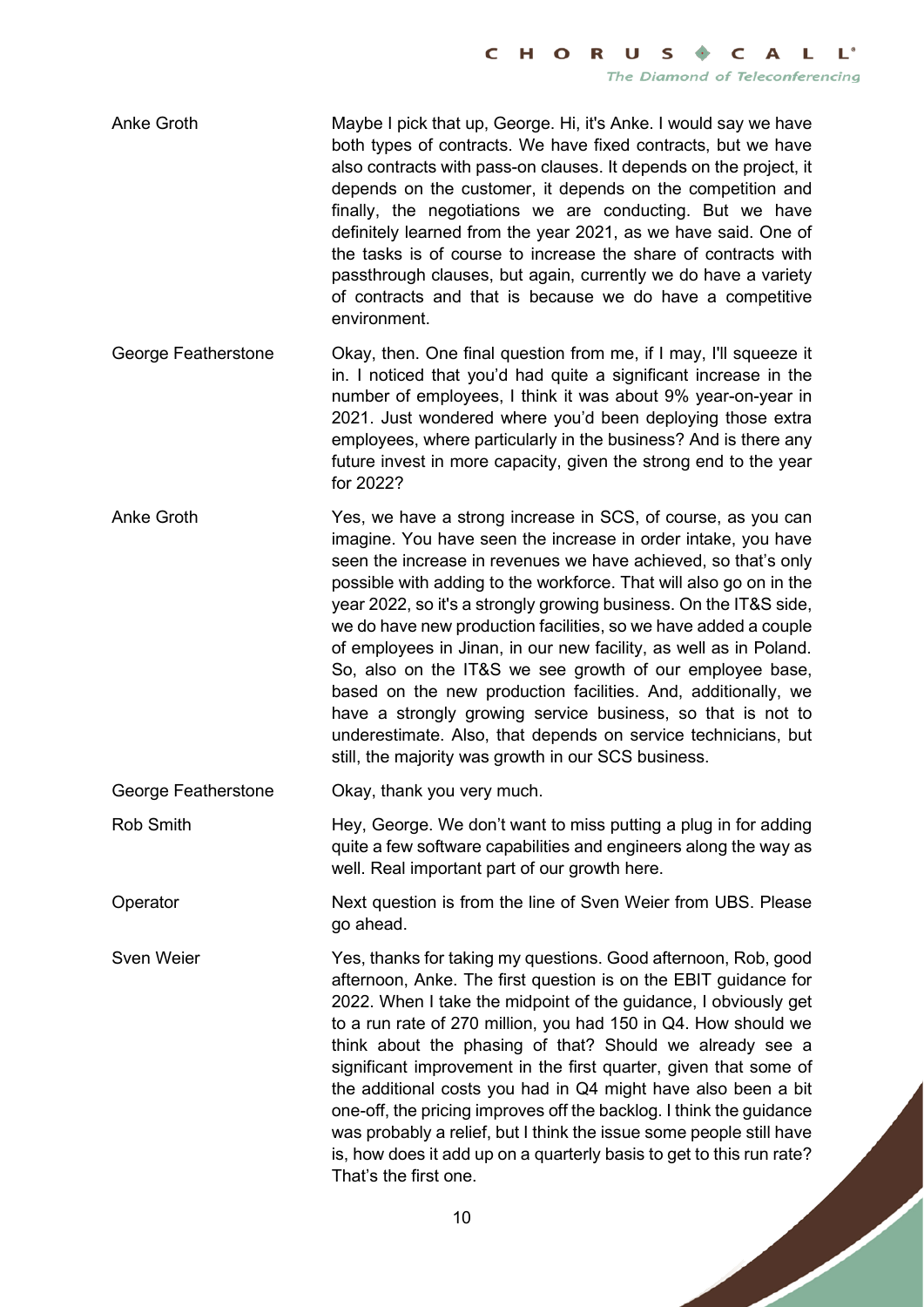Anke Groth Hi, Sven.

Sven Weier **Hi.** 

Anke Groth Yes, that's of course a very often-asked question, as you can imagine, based on what we have seen in Q4 and learned in Q4. Let me first comment on the overall levers, which will support our margin development. So, the volume growth, of course, is the most important lever, and that is based on our order book and the additional capacities we have put into place. Secondly, we have higher prices in our order book from the second price increase last year and the price increase at the beginning of 2022 will come into force in the second half of the year. Thirdly, we have our structured programme savings, as we have pointed out. And fourth, the fourth effect, is the very, very strong service business, which we also have seen this year. Now, let's come to the headwinds. Yes, we have seen the Q4 effect, but I would say it was very much pronounced with the respective headwinds in Q4. And the order of magnitude cannot continue. So, Q4 was really an extraordinary high effect on the IT&S side, as well as on the SCS side, where we also see in Q1 some spill overs from 2021 projects with a higher cost base going into 22. So, taking all of that together, I would say Q1 and the first half, potentially, of the year will still see somewhat a lower margin and the second half of the year is expected to be stronger. That's, in a nutshell, what we expect and see for 2022.

Sven Weier **Understood, Anke, thank you. And I based on the numbers** you've seen so far in Q1, I guess there is already also a sequential improvement in Q1, right? It's not a totally secondhalf loaded guidance.

Anke Groth Yes, we will talk about Q1 once we are in Q1, end of April, as you know. But what we can say is that our order pipeline is very well filled on the SCS side. We have mentioned that the trucks market is still in very healthy condition, but there are also still some uncertainties out there. Let's talk about Q1 once it's over and finished, and we can give you the number.

Sven Weier Thank you, Anke. The second point was just following up on some, let's call it the self-help improvement measure, you probably especially have on the truck side. Rob, you already talked about agile pricing. I know everybody had supply chain issues last year, but the question is, were they maybe even more pronounced in the truck business than at other companies, your own cost base? I was just wondering, is there also a mentality change needed within the truck organisation? Because you always said there's a one-time price increase in a year, now this needs to become agile. So, how easy do you find to implement that, actually?

Rob Smith **Hey, Sven, I take my hat off to the performance of our industrial**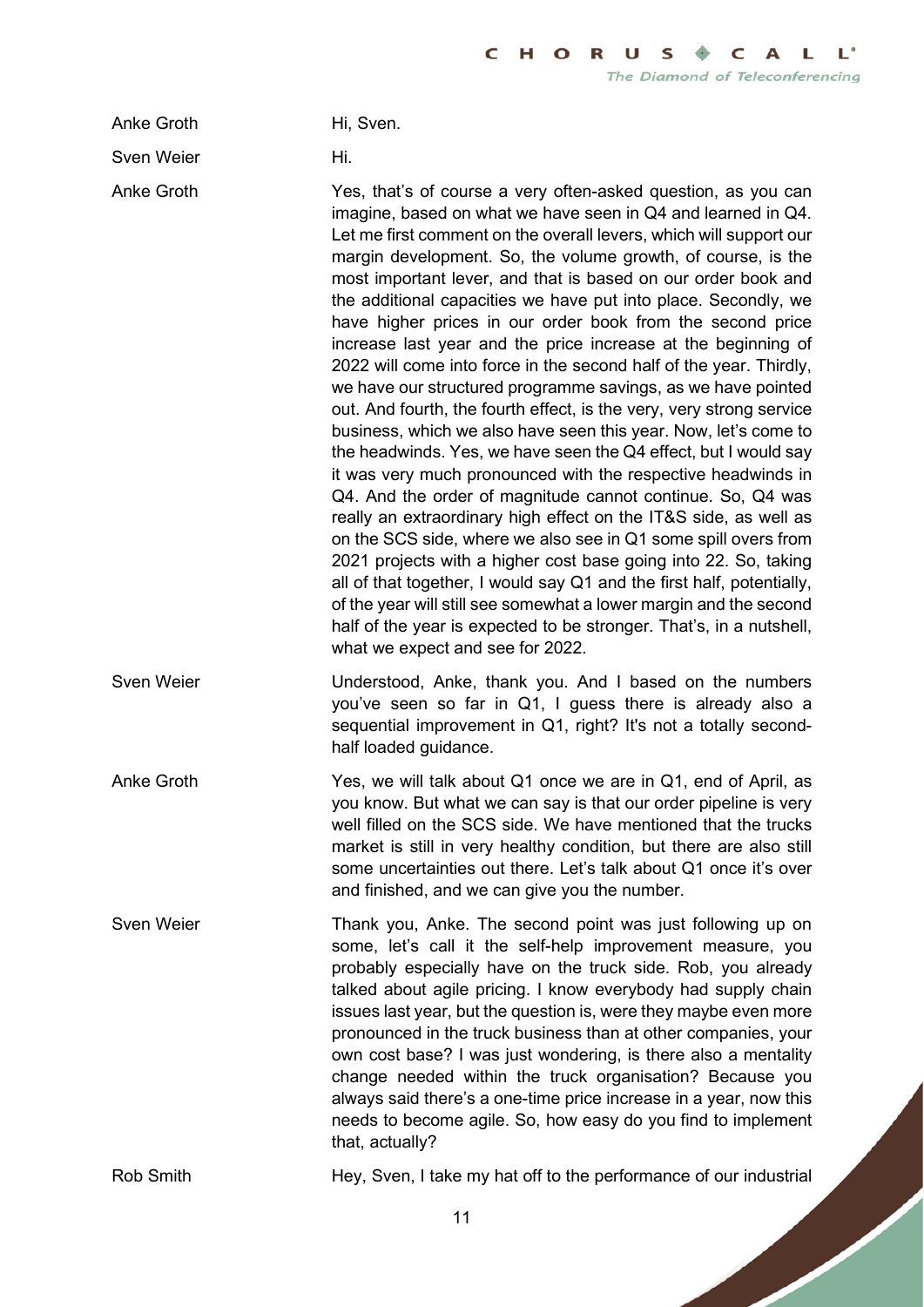truck and service business worldwide. I think it overcame some very, very significant challenges during the course of last year and I expect that we continue to overcome challenges during the course of this year. I certainly wouldn't be talking about any attitude changes, I'd be talking about continuously working to make our performance better and better and better. And an important element of that will be the agile commercial activities that we've talked about. But we've got a very strong basis and a strong team. I think we've got a good run this year.

Sven Weier **You also mentioned multi brand.** I think we can now see at your former employer, AGCO, how now the fence sales in the US are picking up. What's the recipe for Linde in the US?

Rob Smith You know, Sven, the recipe is I have to assume that all the elements that made the multi-brand strategy at AGCO one-toone apply here. KION has great brands with a wonderful heritage. I think we could position each of our brands very successfully in the market on a sustainable basis, where each of our brands are able to do sustainable, win-win business with their target customers, and taking market share from competitors outside of KION. I think we can do so by listening to our customers, is how we're starting this. The whole story is to understand the customers, their ambitions, their needs now, how they see the future. And help them realise that future in the fashion that gives them multiple, as a matter of fact all, the elements of intralogistics and supply chain solutions they need from KION's brands. And having those brands positioned so we're covering the entire market, as opposed to parts of it. That will be what we'll be working on. And I expect that over a period of time we'll be able to talk about that more and we'll be able to show the effect of that.

Sven Weier Great. Looking forward to that. Thank you, Rob. Thank you, Anke.

Operator Next question is from the line of Sebastian Growe from BNP Paribas Exane. Please go ahead.

Sebastian Growe Hi, good afternoon. Hi, Anke. Hi, Rob. Thanks for taking my questions. The first one is on the supply chain issues and also then related to the guidance. I would like to start on the supply chain with a question simply what you're currently observing in that very supply chain. Are things getting better or, say, at least more stable and reliable? It's a similar comment we just heard from GEA, so I would be interested in your current observations here. And then, related to it, when I think of your guidance and also the related growth of 7 to 17% for the group on the top line, how much of a risk buffer is embedded here? And the same, obviously, would also apply to the margin. And if I may touch briefly on IT&S and the Americas, it had some very strong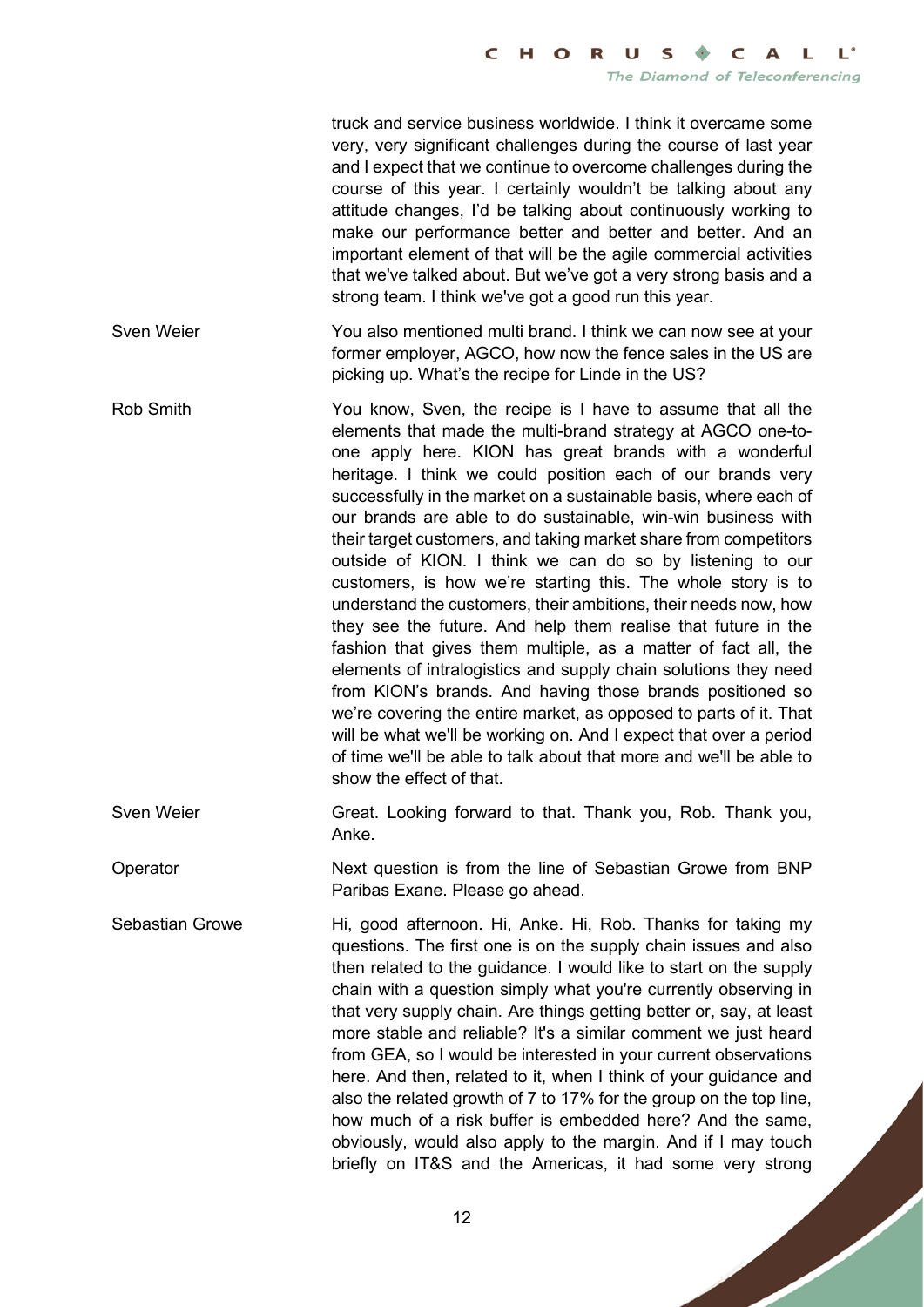growth, from what is a comparatively low base, still, I think for your business. Can you just walk us through the outlook from here and what the planned measures to regain share in the region are. Thank you.

Rob Smith Why don't you and I tag-team on that, Anke. Let me talk about some of the supply chain difficulties now, and maybe you can address the other portions and we'll see how we finish that one up. But Sebastian, it's no secret, everyone is struggling with a very tight supply chain right now. And there are different interruptions and there's quite a bit of volatility there. That was with us last year, I do expect that it continues with us this year, at least the first part of it. The first half I expect it to be more pronounced than the second and we'll be observing this very carefully.

> Having said that, KION added 2 billion of sales, which is a very significant amount, year-on-year of incremental sales. Which means a very significant amount of incremental supply chain performance and parts being received and purchased, and supply chain challenges being overcome in 2021. Our team has been very, very focused on that. And I expect that we are able to continue to meet these challenges as they come up. And hopefully they'll abate a bit in the second half. Anke, would you like to talk to some of these things too?

Anke Groth Sure. Hi, Sebastian. Yes, we still are feeling supply chain issues, as Rob has pointed out. Things are not getting better, things are not getting worse, but I would say we are facing a stable situation if I compare it with Q4. But if one supplier can deliver again, then potentially you have another supplier who is getting a little bit into trouble. It will be a tight management necessary, especially during the first months of the year here. Your question was have we packed something into our guidance? Yes, of course, we did so. We packed some effects into our guidance. Also, with respect to potentially trucks which cannot be delivered. But more substantially, also with respect to material cost headwinds, we have seen a significant number this year affecting us. We have also taken a considerable amount of headwinds into consideration for the year 2022.

Sebastian Growe Would you mind putting a number behind that?

Anke Groth I don't give you a concrete number, as you know, but what I will do is give you the number we have seen in the last year, in 2021. We have faced material cost headwinds of roughly 120 million. That was even a little bit more than our high double-digit to low triple-digit with which we estimated. And you'll see the effect on Q4. We spoke about spot price we had to do in order to secure the delivery to our customers and that has somehow landed in our material cost headwinds. For the year 2022, we do not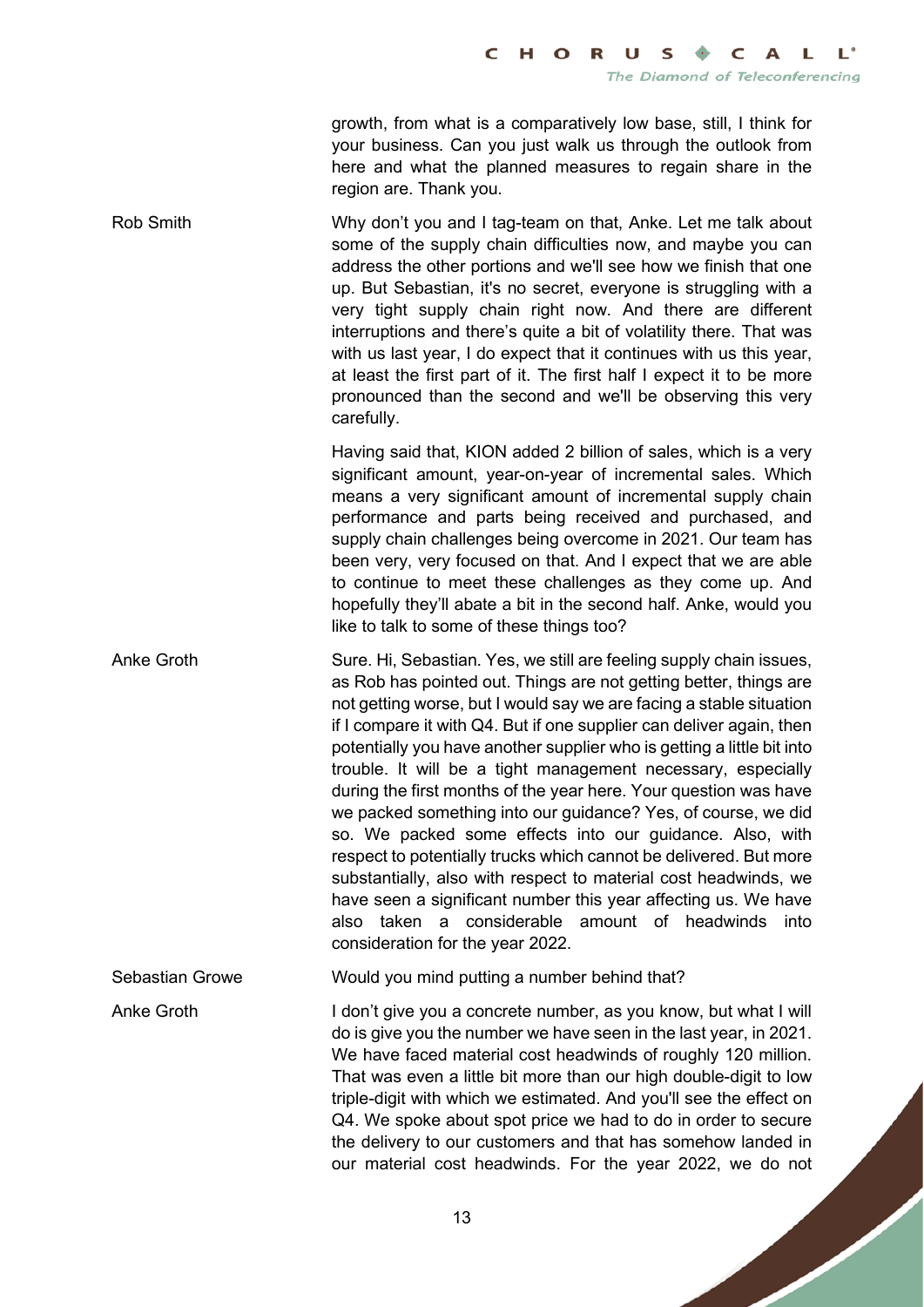expect that number to go down, based on the current market environment. I think that is the guidance we can give you on that one. It rather will increase than going down.

Sebastian Growe That makes sense. When it comes to the volumes in the IT&S business, how should we think about that?

Anke Groth We have spoken about 12,000 trucks which we couldn't deliver this year, based on the missing material and the missing parts which are sitting in inventory and which we are going to retrofit as soon as we do have it. All in all, the order of magnitude will hold through also for 2022 plus and minuses, so don't nail me down here on an exact number for the guidance. It's a full year guidance, and we are putting ranges in order to not give one exact number and then might be proven to be wrong. That's also with respect to trucks and material cost headwinds.

Sebastian Growe Yes, sure. And on the Americas?

Anke Groth Rob, do you want to speak about our positioning and our development in North America? Sebastian, can you repeat your question? It was how we develop further or intend to grow our position further in North America on the truck side, wasn't that your question?

Sebastian Growe Yes, it is. And obviously going on for ages, it feels, that you had in the past double-digit market shares in the region and, with that, obviously also pretty high volumes. Now you are at a pretty low market shares. And we've seen in quarter four a very, very strong development, that's always difficult to extrapolate a quarter, but if you could just help us with understanding what has driven that phenomenal increase and how we should think about the further trajectory from here. That would be helpful.

Rob Smith That's an exciting story, Sebastian. We've put a team in place there that has worked very hard over the last year and a half to capitalize on some good decisions that we did make in the past years too. I'm quite conscious of the story all the way back to 1977 and where we are now, the 2021 performance was quite exciting. We took our revenues up very, very significantly. If you want to talk about units in the market, we went from probably about 4,000 units per year on average, to an order entry last year of 10,000. There was a lot of work done. It's an interesting time in the North American market right now. The market is growing very strongly. It was a record year in North America last year.

> Some of the competition is facing some interesting challenges, and we see it as an opportunity for our business there. I think the 2021 order intake at 10,000 demonstrates the impact of working on the key accounts. And part of the key accounts is benefiting from the very strong teamwork between our industrial truck and services business and our supply chain solutions business in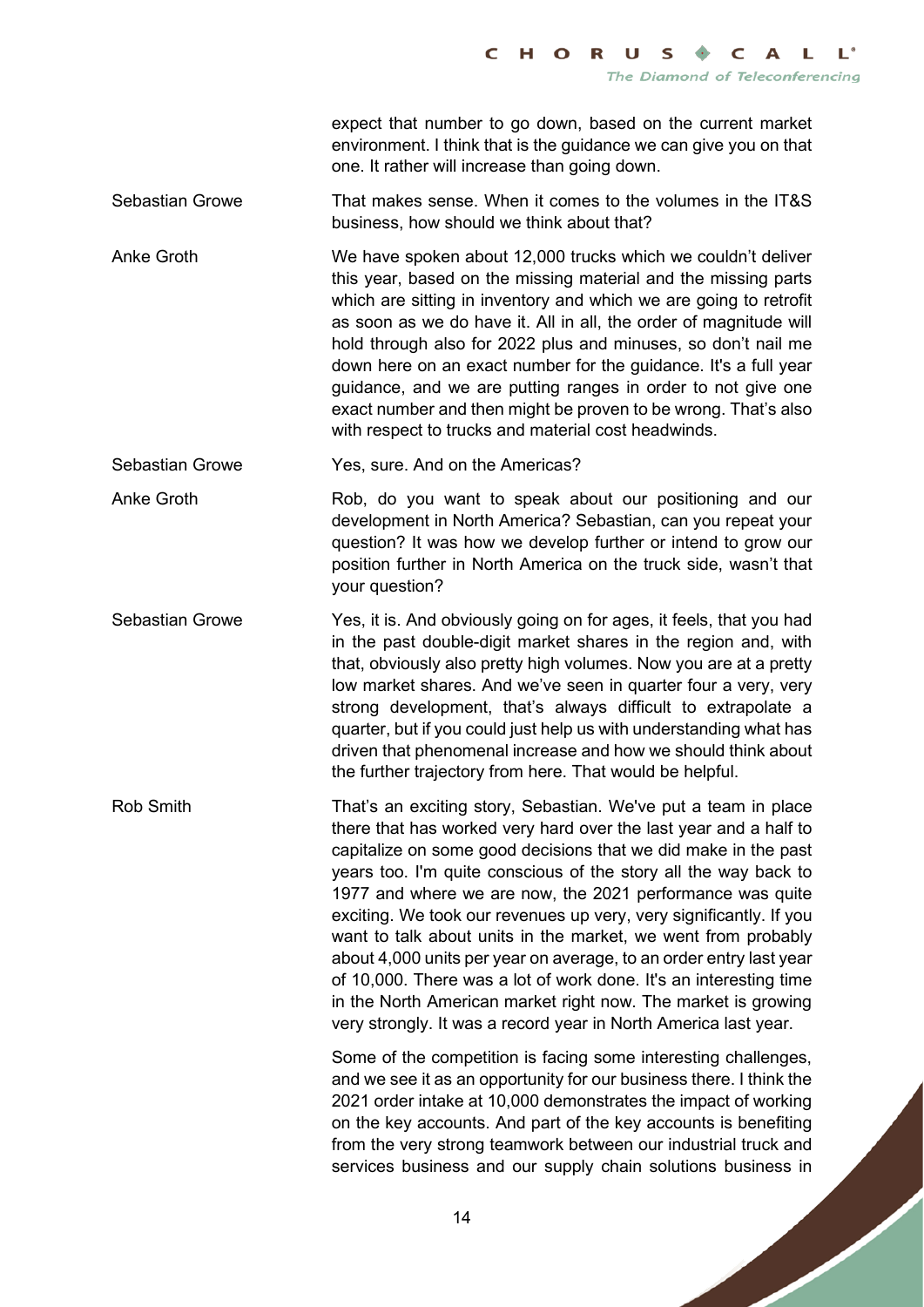North America. Some of the key accounts we were able to enter for the truck business came from the supply chain solutions business. In addition, there was some very good work on getting some substantially stronger dealers into our network. We've been working on a network transformation, going from smaller and less performing dealers to larger and financially strong and very focused dealers for KION there. And have seen some very substantial increases with the dealers that just came in last year, making a big difference in the order entry.

So, we see it as a very good starting point, but watch that space because our expectation is to go get a very strong share there. We expect to be able to demonstrate that in the times to come. So, thanks for picking up on that. We're focused on that, the team is working hard on it. We've got the right team in place, we've got exciting dealer network improvements, we've got products going in that are right for the market. Especially focusing on the warehousing segment, I think that'll be a good boost for us. Look, watch this space and we keep talking about it. We're excited about the cross-selling capabilities that industrial truck and services and supply chain solutions are demonstrating, and have in their plans, especially around the key accounts that we talked about.

Sebastian Growe Sounds encouraging, thanks.

Operator Next question is from the line of Daniel Gleim from Stifel. Please go ahead.

Daniel Gleim Good afternoon, Anke, Rob, thank you for taking my questions. I actually have two of them, the first one is for Rob. I'm wondering whether we will see a capital markets day at the end of this fiscal and whether you will present 2027 guidance on mid-term targets at that point? That is question number one.

Rob Smith I expect we do have a capital markets day at the right point in time, Daniel, and we'll be telling you exciting things about what we've already done and what we have in mind. There will be no reversal on the 2027 strategy. I think we're very well positioned with our 2027 strategy and I talked about an ability to refine it and extend it. And so, I don't see an immediately pressing need for a capital markets day in the short term, but at the right moment in time we'll be coming and sharing some further exciting future plans.

Daniel Gleim Very clear, thank you very much. The second one is for Anke. I value your opinion how to calculate the true underlying margin for the SCS business in 21, given on what we heard so far. I think you mentioned 60 million in additional costs for the full year, is that the correct number? And, secondly, I wonder whether simply adding back those 60 million to the EBIT line gets the job done or would you also put into lost sales that we would need to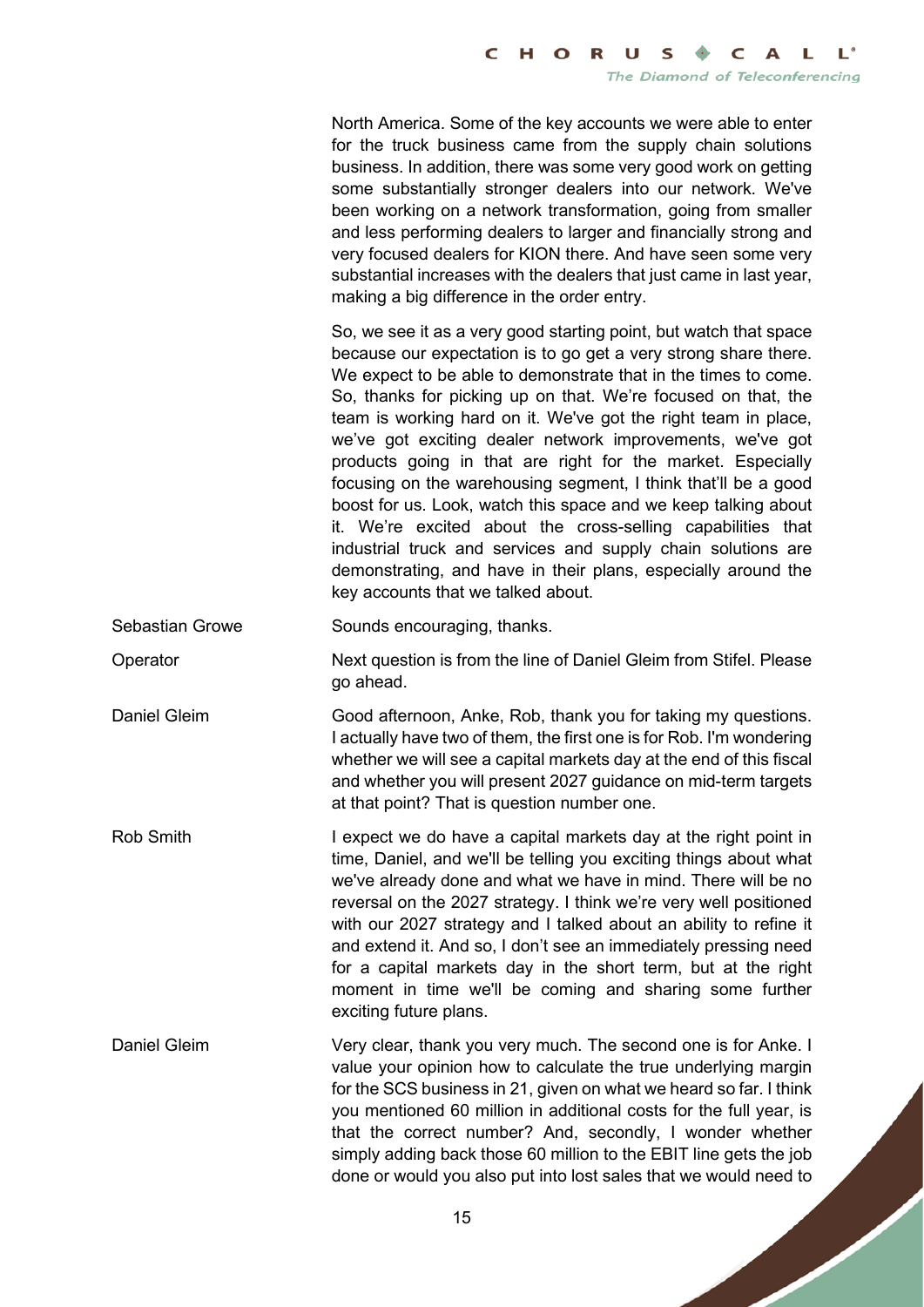add back to?

| <b>Anke Groth</b>       | No, there are no lost sales you have to add back to underlying<br>margin. I would say you have seen the margin development in<br>the first three quarters of the year and we were hit in the fourth<br>quarter by additional costs, as we have pointed out, in order to<br>serve the customers, in order to maintain milestones. We really<br>had to face higher labour and installation costs, which we haven't<br>seen in the three quarters before. I would say that you also can<br>look at our mid-term targets where we have given a guidance for<br>SCS of 12 to 14% profitability. That gives you a good hint<br>towards the profitability SCS is able to achieve.                                                                                                                                                                                                                              |
|-------------------------|---------------------------------------------------------------------------------------------------------------------------------------------------------------------------------------------------------------------------------------------------------------------------------------------------------------------------------------------------------------------------------------------------------------------------------------------------------------------------------------------------------------------------------------------------------------------------------------------------------------------------------------------------------------------------------------------------------------------------------------------------------------------------------------------------------------------------------------------------------------------------------------------------------|
| Daniel Gleim            | Yes, this is where I was heading with that question. I'm maybe<br>pushing my luck a little bit. When we think about the 60 million<br>in 21, could we roughly scale what the 60 million will look like in<br>22? Is it half of that or one third? How should we think about that<br>number in 22, from a zero-comparison basis, so not incremental,<br>but 60 million in 21 compared to X in 22.                                                                                                                                                                                                                                                                                                                                                                                                                                                                                                        |
| <b>Anke Groth</b>       | Yes, you can try your luck, and maybe I give you a little bit more.<br>I give you a more complete answer with the 60 million. I think<br>you misunderstood it. The 60 million we said is more than half of<br>the full-year impact, so you can easily double that up for the full-<br>year impact. But I would expect that to go down in the year 2022.<br>As we said, it was really, we were hit hard in Q4 on the SCS side<br>with respect to cost increases. Particularly for some sides of<br>particular customers where we wanted to keep the schedule,<br>where we also have not negotiated a postponement of certain<br>milestones. So, that has really hit us hard in the fourth quarter,<br>and I see some spill over effects, as I said, from 2021 projects<br>going into 2022. But we will also see a higher cost burden, but I<br>would not expect to see that in the full year, so to say. |
| <b>Daniel Gleim</b>     | Very clear. Thank you very much, both of you.                                                                                                                                                                                                                                                                                                                                                                                                                                                                                                                                                                                                                                                                                                                                                                                                                                                           |
| Operator                | Next question is from the line of Jorge Gonzalez Sadornil from<br>Hauck & Aufhaeuser Investment Banking. Please go ahead.                                                                                                                                                                                                                                                                                                                                                                                                                                                                                                                                                                                                                                                                                                                                                                               |
| Jorge Gonzalez Sadornil | Hello. Thank you, Rob and Anke, for taking my questions. My<br>first question will be around your expectations for the order<br>intake evolution for supply chain solutions in 2022. I was<br>interested to know if you see a softer evolution for the<br>ecommerce vertical? Taking into account that the post-COVID<br>economy scenario that we currently have is maybe a little bit<br>worse for ecommerce after the rapid growth. And if you see other<br>vertical growing faster this year, it will be interesting to have<br>some feedback about that. My second question will be around<br>the mix for industrial truck orders in 2021. You saw after the<br>volume grew 51%, that if I remember well, the orders in euros<br>grew by 40-something percent. I was wondering how that may<br>have changed, if this is going to be better at some point and if                                     |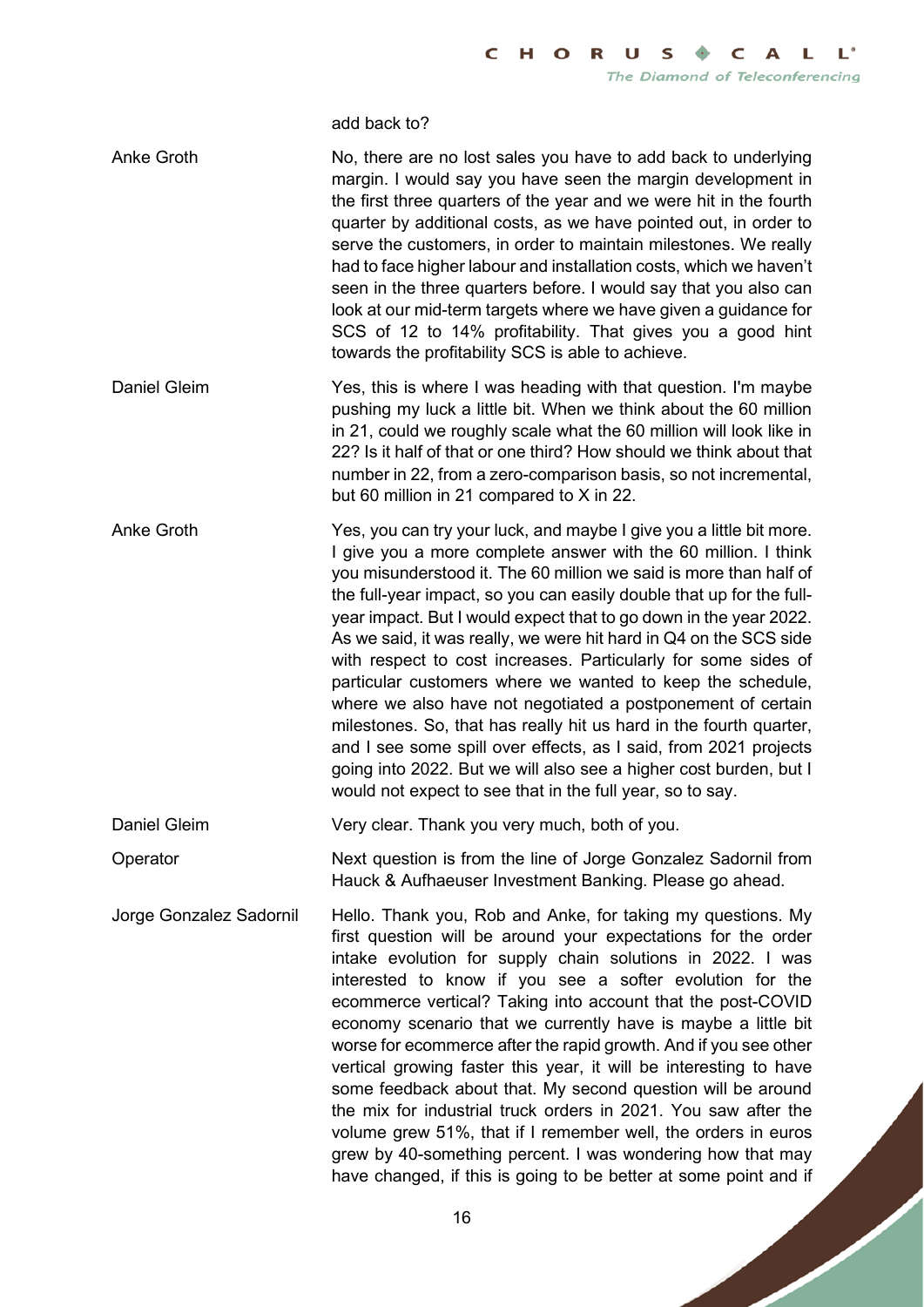that is going to mean also better margins, maybe in the future? When the mix changes, not potentially bigger, or maybe you can tell me a little bit more on this, please.

Anke Groth **Okay, let's have try on your first question**, before we deep dive into the next one. Ecommerce is still a very, very strong vertical of ours, and a strong-growing vertical. Ecommerce and what we call general merchandise, you can put that together, is one of the fastest, strong-growing verticals, then followed by grocery, and food and beverage. If you take not only pure play ecommerce, but also look at general merchandise, you have to go into an online channel fulfilment, you'll see a very strong growth of that one.

> If we go into the mix question, I would say warehouse is slightly down. The overall trend, nevertheless, remains that the warehouse is increasing. That has a negative effect on the value, not on the numbers and units of trucks, but on the value as warehouse trucks are smaller trucks and have a lower average sales price. Maybe, if we have not hit your question correctly, then please repeat it.

Jorge Gonzalez Sadornil No, that's perfect. I was wondering because you're selling more small forklifts. If from now on maybe there is not going to be the correlation between the volumes and the price.

Anke Groth With the increasing share of warehouse trucks, there's a little bit of a decoupling, absolutely. We quite often talk about the statistics and that, also, the small hand pallet trucks getting a motor are now part of the statistics and adding to the units. But from the overall pricing position, these are rather very low value trucks. All of that goes into the numbers.

Jorge Gonzalez Sadornil Thank you very much.

- Operator As a reminder, if you'd like to ask a question, please press star followed by one on your touchtone telephone. Next question is from the line of Philippe Lorrain from Berenberg. Please go ahead.
- Philippe Lorrain Good afternoon. Thanks for taking my question. That's going to be more on the working capital. I was wondering a little bit how we should think about the networking capital in 2021. Inventories went up a lot in 2021, driven by all positions, that was especially the case in work in progress. Payables went up and helped a bit, but looking at the project business, the contract balance was relatively stable because new orders and prepayments financed the contract assets expansion. So, is there anything particular to expect on the contract balance for 2022 due to the advancement of project execution? And also on the remaining working capital position, so perhaps probably more like inventory? That's the question.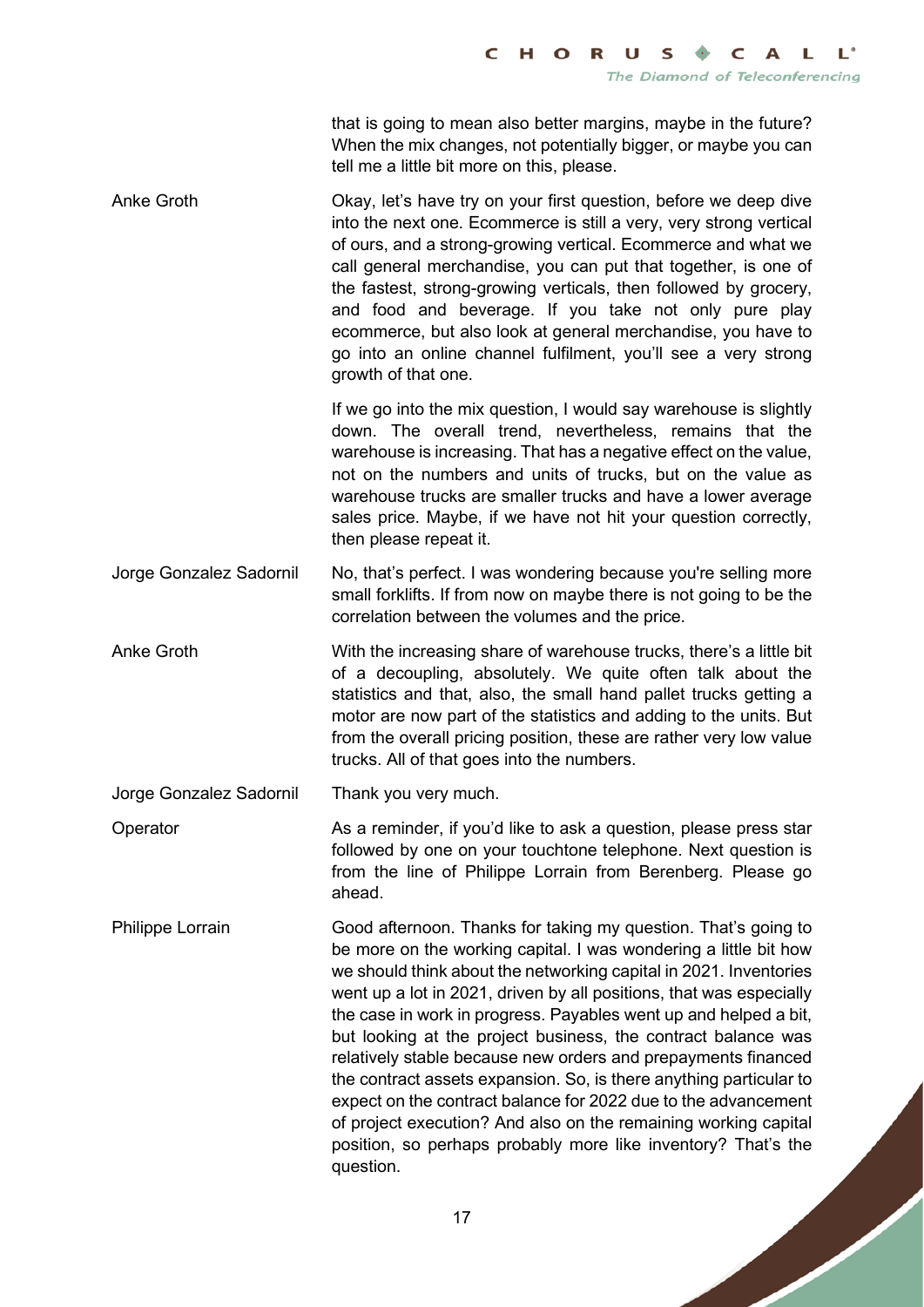Anke Groth Hi, Phillippe. Yes, inventories. I think I said, also, on the last call that inventory will go down. Unfortunately I was proven wrong with the parts not arriving and, therefore, ending up with a high number of unfinished trucks in inventory. But yes, I would expect that to go down during the course of this year and, therefore, giving a relief there. Contract liabilities, I would expect to go rather up, so, inventory down and contract liabilities up. Let me make one remark, if we look at SCS, at year end the networking capital was again negative. You know that we have spoken about the quite unusual patterns during the year 2021, but at year end it was negative again, so SCS is contributing negatively to our working capital. That is also expected, of course, for the year 2022. Philippe Lorrain That's a fair point. You said contract liabilities going up, but what

about the contract assets? Would that go up in line with that, so that we still keep a contract balance that is perhaps relatively stable? Or would there be a real shift observed in the contract balance?

Anke Groth I would rather expect a positive contract balance.

Philippe Lorrain So, more growth in the assets, then? Or how do you understand the positive?

Anke Groth No, rather on the stable level.

Philippe Lorrain Okay, perfect. Just in terms of the guidance, that's basically what you've packed into your free cashflow guidance, I guess?

Anke Groth Yes, sure. Everything we know, we packed into the guidance.

- Philippe Lorrain These bigger fluctuations that you've seen, especially on the contract balance in the project business, is that leading you to changing your view perhaps on the targets, net financial leverage for the business? Do you believe, perhaps, that having a net financial leverage that doesn't go up too quickly, is perhaps the right thing to do because of the potential working capital fluctuation?
- Anke Groth I am not 100% sure I got your question. Nevertheless, let me try and answer. If we look at our net financial position, you have seen that it came down very nicely based on our cashflow generation. We do not have too many maturities coming up this year. There is one of roughly 90 million promissory notes, which we intend to pay back. Apart from that, yes, in Q1 we will see needs, and we already do have commercial paper out in order to finance working capital. You know that in the first quarter we normally are negative from a cash perspective, so we have to finance working capital in the first quarter. But that is following the usual pattern we do see in a normal year.

Philippe Lorrain Yes, sure. And perhaps I'm going to try again on the topic of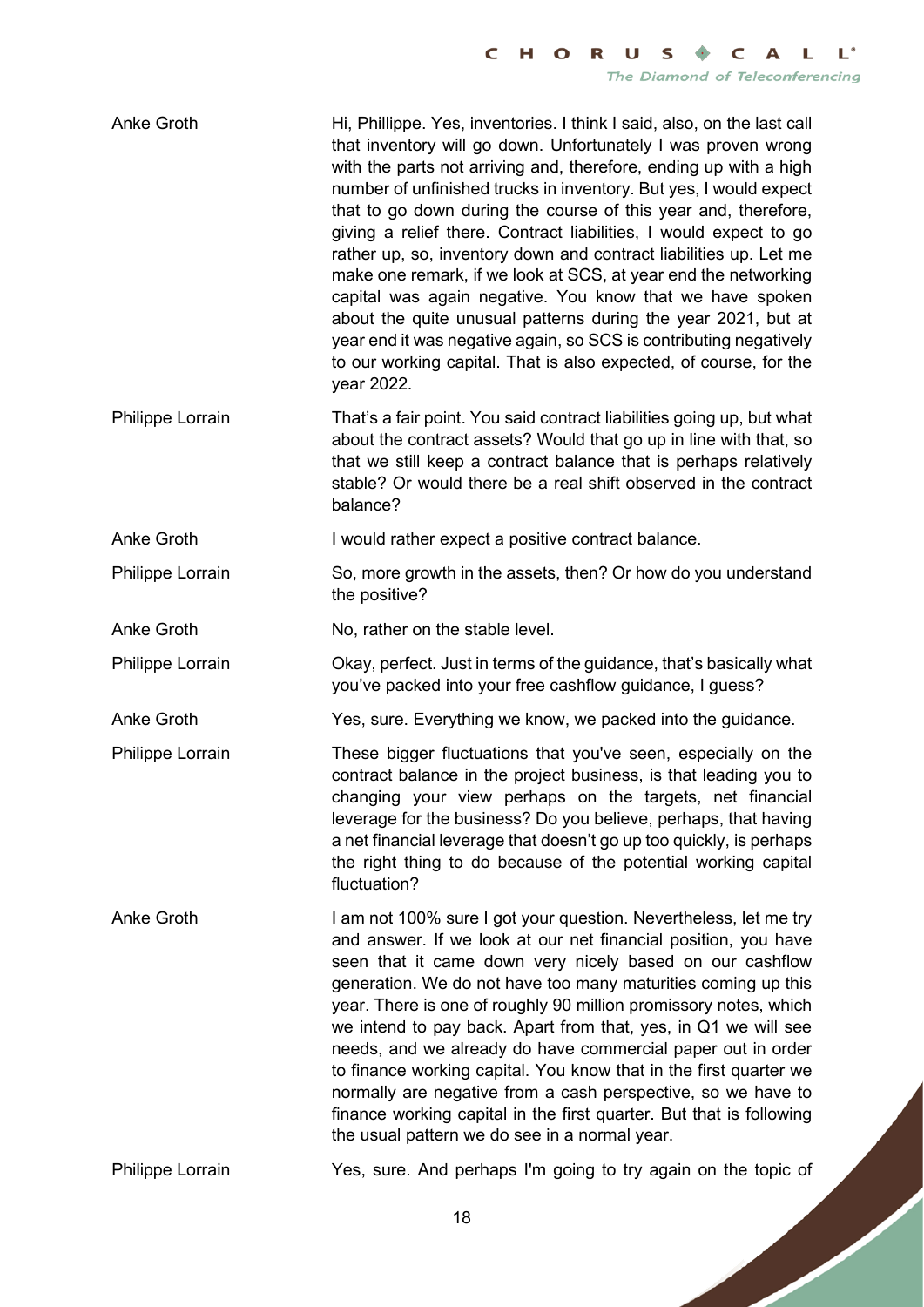costs and so on, but just to understand a bit. Last year you increased prices in the trucks twice, once in July and once towards year end that's going to be effective later this year. If cost inflation continues to be a topic and there is no normalisation, let's say, how have you thought about the guidance on the profit line? And should we expect, as well, further price increases, perhaps unscheduled, over the course of the year, and hence, a delay again in building up the margin?

Anke Groth Rob, will talk about the agility in pricing. Yes, we had two price increases last year. The second one is now visible in the order backlog, and then we have the more pronounced one at the beginning of this year, which will come into force then with the orders more towards the second half of the year, more towards autumn. But we also will be much more agile throughout the course of this year. I hand over to Rob to comment on that one.

Rob Smith Yes, I think that you're talking about one element of pricing. I think you're primarily discussing in previous times one or twice a year, uplifts on the list price of new trucks. And the list price of new trucks is one element of many elements of pricing. And agile pricing means you can work on multiple elements and you can do that at a much more interesting frequency than once or twice a year. Agility means one can be working on that at any point in time, as appropriate, to get the balance right. To be handling the productivity material costs and the inflations and the energy costs with productivity and the operations and the supply chain. But also, frequent adjustments and agile adjustments on the pricing. So, that's what I mean by agile pricing. We'll be seeing that as we go forward.

Philippe Lorrain So, you mean as well prices in the aftermarket, because that's the one that you can probably adjust at discretion?

Rob Smith That's one element I'm addressing. I'm addressing basically everything besides what you were talking about, was primarily just new list prices on new trucks. There's many more elements commercially that can be addressed in an agile pricing fashion.

Philippe Lorrain Sure, okay. And perhaps just the last topic, because you mentioned the energy costs. Would you mind giving us a little bit of a hint by how much you are exposed to rising energy costs, perhaps electricity versus gas. We have some data on your megawatt hour consumption from the sustainability report, but putting a euro median amount behind that could be helpful.

Anke Groth We would expect that we are rising by a low double-digit million euro impact this year. It's not the highest cost for us, to be honest, Phillippe. But nevertheless, it's a headwind, additionally, which we take into consideration.

Philippe Lorrain Perfect. Thanks very much. I'm back in the queue.